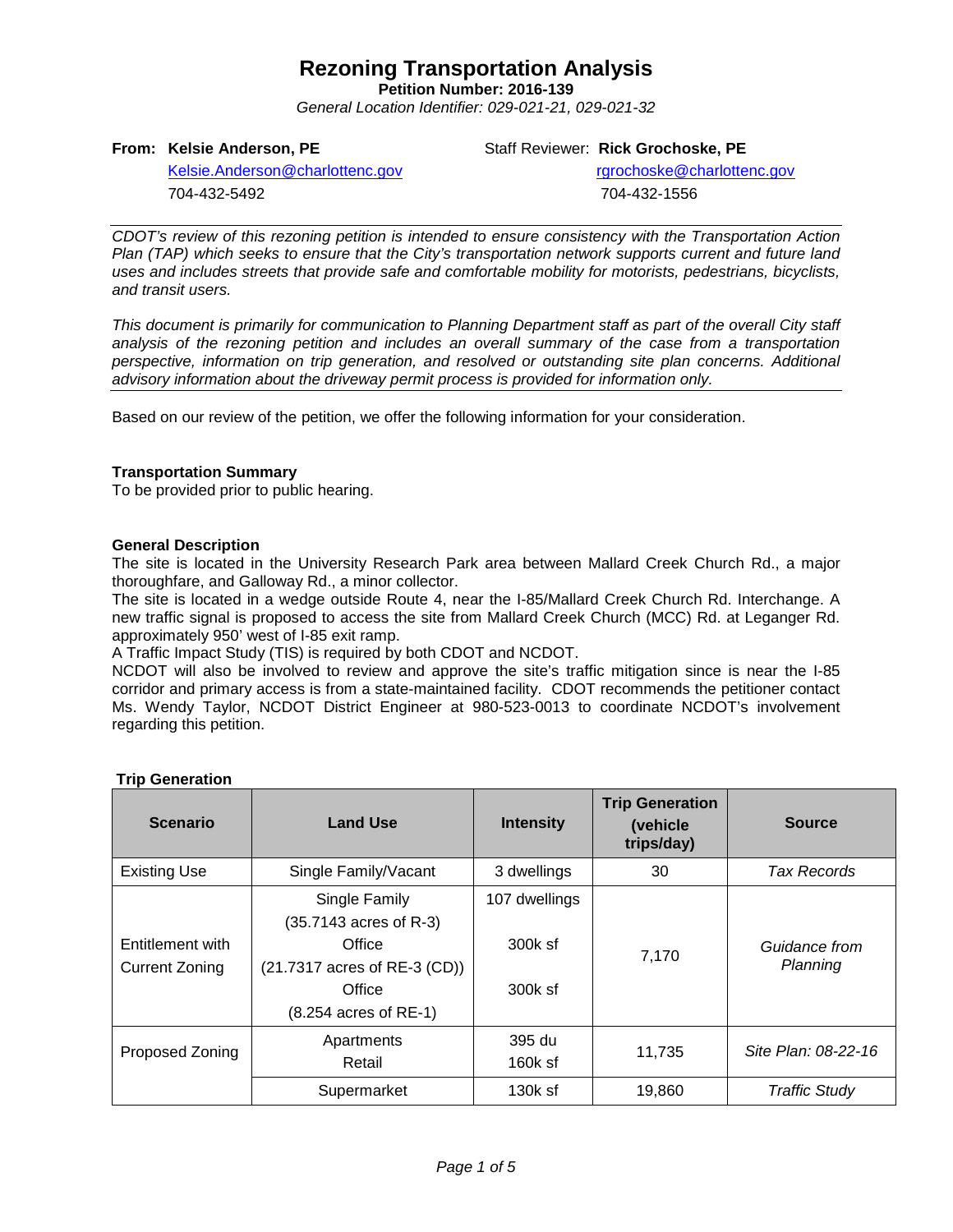**Petition Number: 2016-139**

*General Location Identifier: 029-021-21, 029-021-32*

|  | Retail                      | 18.75k sf     |  |  |  |  |
|--|-----------------------------|---------------|--|--|--|--|
|  | <b>Fast Food Drive-Thru</b> | 4k sf         |  |  |  |  |
|  | Apartments                  | 395 dwellings |  |  |  |  |
|  | Coffee/Donut Drive-Thru     | 2k sf         |  |  |  |  |

## **Resolved Issues**

- 1. The petitioner should revise the site plan along the site's Mallard Creek Church (MCC) frontage as follows:
	- a. Depict and provide a conditional note to restrict the proposed site driveway on MCC Rd. to a right-in only movement.
- 2. The petitioner should revise the site plan along the site's Galloway frontage as follows:
	- a. Depict and provide a conditional note to add an 8' planting strip and 6' wide sidewalk along the south side of Galloway Rd. between Garrison Rd. and Leganger Rd.
	- b. Depict and provide a conditional note to dedicate in fee simple 36' right-of-way as measured from the street's existing centerline needs along the site's Galloway Rd's. frontage to accommodate a local collector typical street cross-section (see CLDSM U-07). Additional traveled way width may be required during permitting to accommodate left turn lanes at driveways. Coordinate with CDOT to determine appropriate bicycle and pedestrian facilities within cross section.
	- c. Depict and provide a conditional note to implement a westbound 150' left turn storage lane on Galloway Rd. at Legranger Rd. extension when requested by CDOT.
- 3. The petitioner should revise the site plan along the site's Legranger extension frontage as follows:
	- a. Depict and provide a conditional note relocating the northernmost proposed site driveway located on Leganger Rd. extension, serving the multi-family buildings along Galloway Rd., to approximately 250' south of Galloway Rd.
	- b. Depict and provide a conditional note that would restrict site driveways and on-street parking within 150' of all proposed roundabouts approach legs.
	- c. Depict and provide a conditional note to restrict the proposed site driveway on Leganger Rd. extension, serving the Mallard Creek Presbyterian Church, to right-in/right-out movements, including the installation of a raised concrete median between MCC and the roundabout.
	- d. Traffic circle north of MCC on the Legranger Rd extension should operate like a roundabout, not a four-way stop to ensure operations at signalized intersection are unimpeded by internal circulation.
	- e. Depict and provide a conditional note committing to a Local Office/Commercial Wide minimum cross section and right of way in compliance with CLDSM U-05. Additional traveled way width may be required during permitting to accommodate left turn lanes at driveways. Coordinate with CDOT to determine appropriate bicycle and pedestrian facilities within cross section.
- 4. The petitioner should revise the site plan to include a conditional transportation note indicating that the existing southern Leganger Rd. leg realignment is required for approval of the signalized access point on MCC into the site. Spacing to the I-85 SB ramps interchange signal shall be maximized (approximately 950') and is subject to NCDOT and CDOT approval. The final MCC Rd./Legranger Rd. intersection geometry will be determined and approved during the permitting process and will include requirements for:
	- a. Pedestrian refuge islands on each street to shorten pedestrian crossing distances.
	- b. Appropriate transition from mutiuse path to on-street bike lanes.
	- c. Due to the sharp corners before the intersection near side signals are required to warn approaching traffic what the signal is showing.
	- d. The single left turn lane on the north leg may not be able to be permissive. It appears the the left turning sight visibility is not adequate.
	- e. Be sure the lane lines up once it is confirmed which ones are needed. If you have a single left turn opposing dual left turns it needs to be offset with a marked out lane.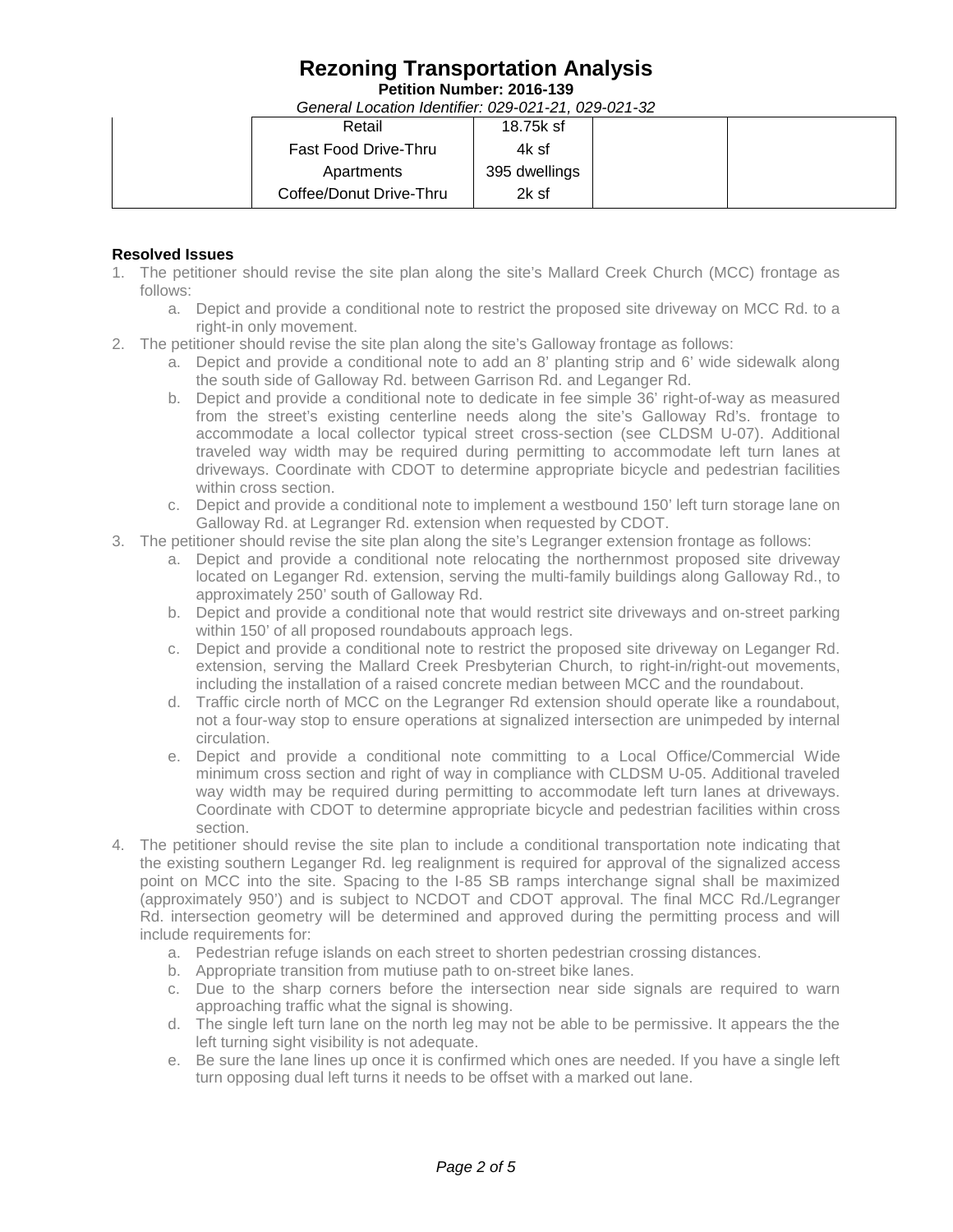## **Rezoning Transportation Analysis Petition Number: 2016-139**

## *General Location Identifier: 029-021-21, 029-021-32*

- f. Provide at least a 100' tangent on each Legranger approach leg entering into the W. Mallard Creek Church right of way
- g. Provide flattest vertical alignment possible for best operations.
- 5. A Traffic Impact Study (TIS), required by both CDOT and NCDOT, has not been submitted. Additional transportation comments may be forthcoming once the agencies have completed the review of a submitted TIS.

## **Outstanding Issues**

- 1. The petitioner should revise the site plan along the site's Mallard Creek Church (MCC) frontage as follows:
	- a. Depict and provide a conditional note to extend curb/gutter, 8' planting strip, and a 12' wide multiuse path to the I-85 exit ramp if approved by NCDOT during permitting.
	- b. CDOT requests that the petitioner consider extending the 12' multiuse path to fill in the gap on the north side of Mallard Creek Church between the site and existing sidewalk.
- 2. The petitioner should revise the site plan along the site's Galloway frontage as follows:
	- a. Depict and establish a building set back line along the site's Galloway Rd's. frontage east of Leganger Rd. to accommodate a future I-85 grade separation structure. CDOT requests a working session to clarify needs after considering exhibits received on 12/1.
	- b. Revise the right of way or provide sidewalk utility easement to 44' from existing centerline to accommodate future left and buffered bike lane. Shift proposed back of sidewalk to 40' from centerline.
- 3. The petitioner should revise the site plan along the site's Legranger extension frontage as follows:
	- a. Add a conditional note to allow a future east/west street connection to Legranger Rd. from parcel no. 02902101 for a possible street extension to Creekmere Lane in the future.
	- b. Restrict Outparcel 1 access to right-in/right-out at both access points. Extend roundabout median on eastern leg.
	- c. Close the southbound vehicle movement on the south leg of the internal roundabout. A single inbound lane from the right-in access is acceptable however two-way movement on this leg presents driver expectation concerns to CDOT and NCDOT.
- 4. The petitioner should revise the site plan to add a conditional note specifying dedication and fee simple conveyance of all rights-of-way to the City/NCDOT before the site's first building certificate of occupancy is issued. CDOT requests right of way set at 2' behind back of sidewalk.
- 5. The petitioner should revise the site plan to add a note specifying all transportation improvements will be constructed and approved before the site's first building certificate of occupancy is issued or phased per the site's development plan.
- 6. The petitioner should revise the site plan to add conditional note for transportation mitigation measures and identified in the combined NCDOT and CDOT traffic study review comments.
- 7. CDOT requests that the petitioner consider minor modifications to the Garrison/Galloway intersection to obtain better compliance of stop control condition. See concept below: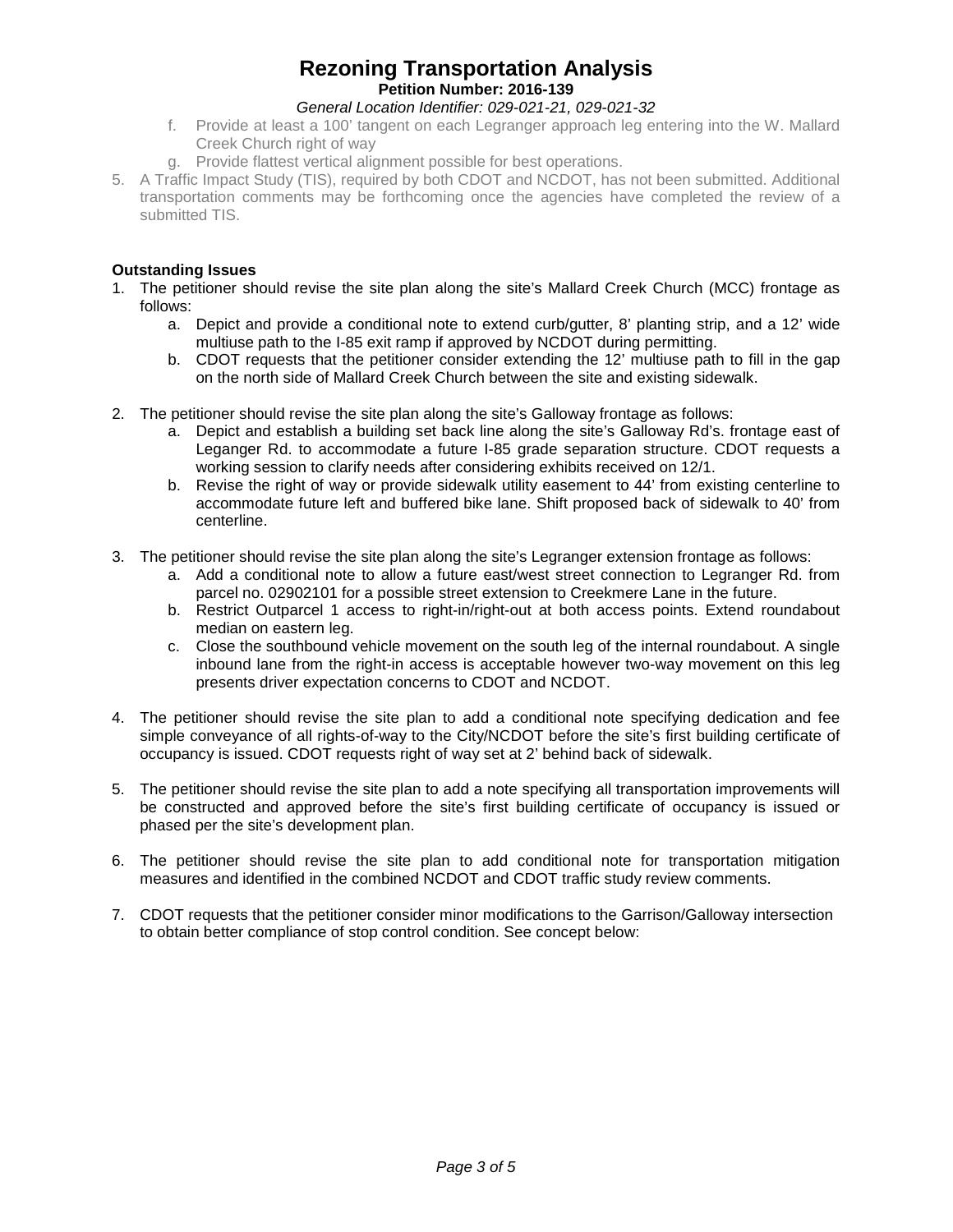**Petition Number: 2016-139** *General Location Identifier: 029-021-21, 029-021-32*



## **Advisory Information**

The following are requirements of the developer that must be satisfied prior to driveway permit approval. We recommend that the petitioner reflect these on the rezoning plan as-appropriate.

- 1. According to the City of Charlotte's Driveway Regulations, CDOT has the authority to regulate/approve all private street/driveway and public street connections to the right-of-way of a street under the regulatory jurisdiction of the City of Charlotte.
- 2. Adequate sight triangles must be reserved at the existing/proposed street entrance(s). Two 35' x 35' sight triangles (and two 10' x 70' sight triangles on North Carolina Department of Transportation on NCDOT maintained streets) are required for the entrance(s) to meet requirements. All proposed trees, berms, walls, fences, and/or identification signs must not interfere with sight distance at the entrance(s). Such items should be identified on the site plan.
- 3. The proposed driveway connection(s) to public streets will require a driveway permit(s) to be submitted to CDOT (and the North Carolina Department of Transportation on NCDOT maintained streets) for review and approval. The exact driveway location(s) and type/width of the driveway(s) will be determined by CDOT during the driveway permit process. The locations of the driveway(s) shown on the site plan are subject to change in order to align with driveway(s) on the opposite side of the street and comply with City Driveway Regulations and the City Tree Ordinance.
- 4. All proposed commercial driveway connections to a future public street will require a driveway permit to be submitted to CDOT for review and approval.
- 5. Any fence or wall constructed along or adjacent to any sidewalk or street right-of-way requires a certificate issued by CDOT.